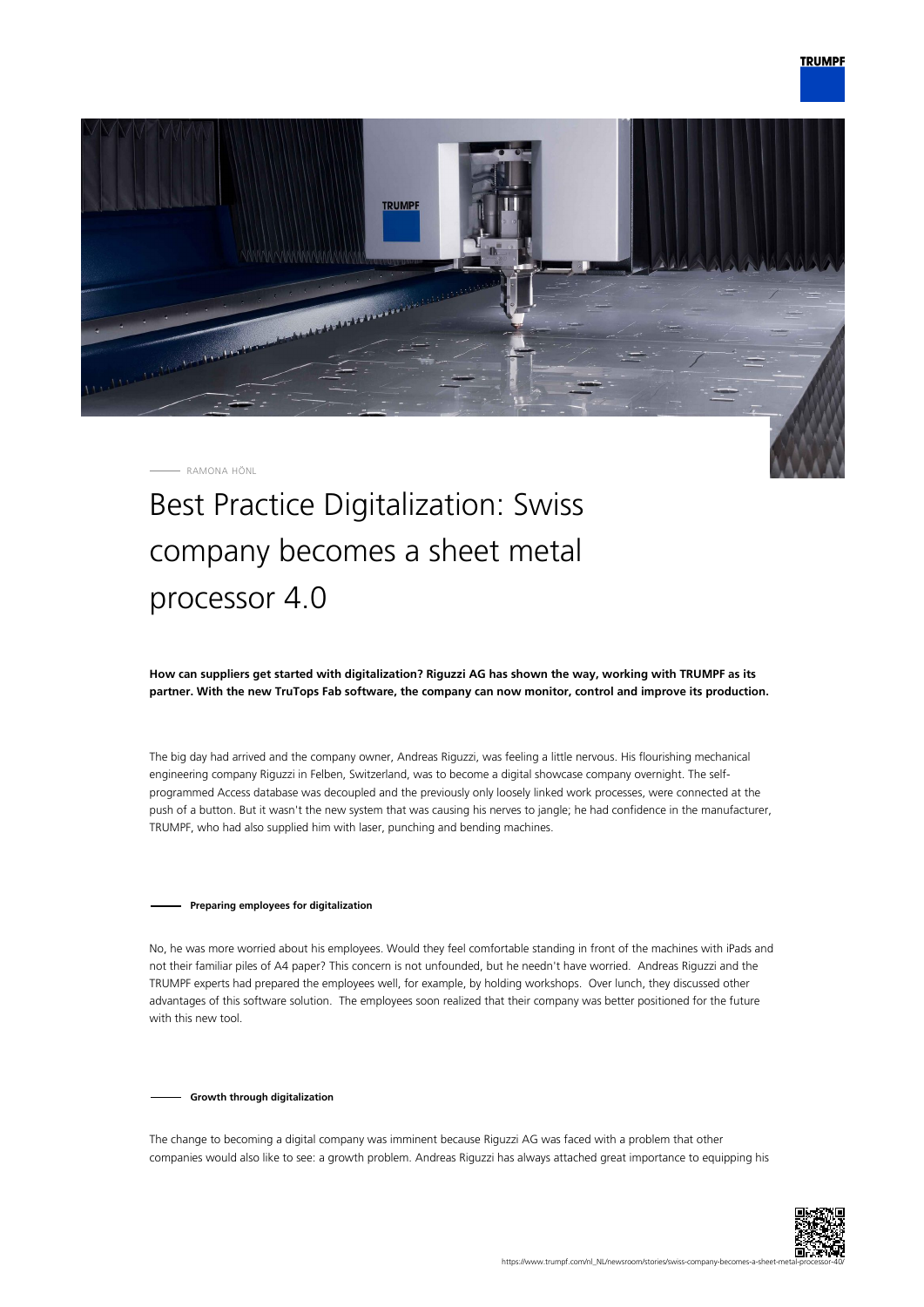

father's metal construction company with modern machine tools. And he quickly noticed the following: the more modern his company was, the more customers knocked on his door. For Andreas Riguzzi, this was a double reward because on the one hand, his metal construction company grew, while on the other, his customers rewarded him for his enthusiasm for technology.

#### **The old database had reached its limits**

But despite state-of-the-art TRUMPF machine tools, the company, with its 23 employees, had reached its limits as in the case of order processing, which was based on a self-programmed Access database. This does the job in most cases, but with the increased growth, more and more employees had to access the tool. The system was seriously challenged. One day, TRUMPF customer consultant Patrick Kühne was visiting Riguzzi. He saw the database and immediately said: "We have new software that could solve your order processing problems and much more, it's called the [TruTops Fab.](https://www.trumpf.com/nl_NL/producten/software/trutops-fab/)"

## **Transparently showing and controlling the production process**

TruTops Fab? Andreas Riguzzi read about it, talked to the TRUMPF experts again, and realized it was exactly what he was missing. With this modular software, he could show his production process transparently, as well as control and manage the processes from customer order through to dispatch. By connecting to the machine control systems or the laser systems, he would always be able to see the current progress of production and status of manufacturing orders. And the tool offered him many other advantages. As soon as data is automatically transferred, the error rate drops considerably, simply because there are no more typing errors.



Andreas Riguzzi (left) talks shop with an employee about the new TRUMPF system.

– TRUMPF Schweiz AG



Patrick Kühne from TRUMPF (left) who supported Andreas Riguzzi on his digitalization adventure

– TRUMPF Schweiz AG

Andreas Riguzzi decided to embark on a digitalization adventure. Together with a new press brake and a new laser machine from TRUMPF, he introduced the TruTops Fab. He initially took the order processing software, production monitoring and calculation modules from the modular Fab system, or in the Trumpf nomenclature: the Quickjob, Production, and Calculate modules His advice is: "I can only recommend installing several modules at once. Once the data record has been entered, it can be used several times, which leads to considerable time savings."

#### **50 percent savings thanks to digitalization**

The work that TruTops Fab takes on is considerable for a company like Riguzzi's. Andreas Riguzzi explains: "The savings are certainly around 50 percent." He smiles and then adds: "And I first thought this software might be too expensive for an SME". After only a short time, further modules were added: one for the management of the warehouse, one for the purchasing department, and finally, a module that visibly shifted the sheet metal processing operation into the age of digitalization – production monitoring. Since its introduction, large monitors have been installed throughout the factory hall. The orders are listed according to their priority. Each machine operator sees the next order on their monitor and can call up all the necessary data.